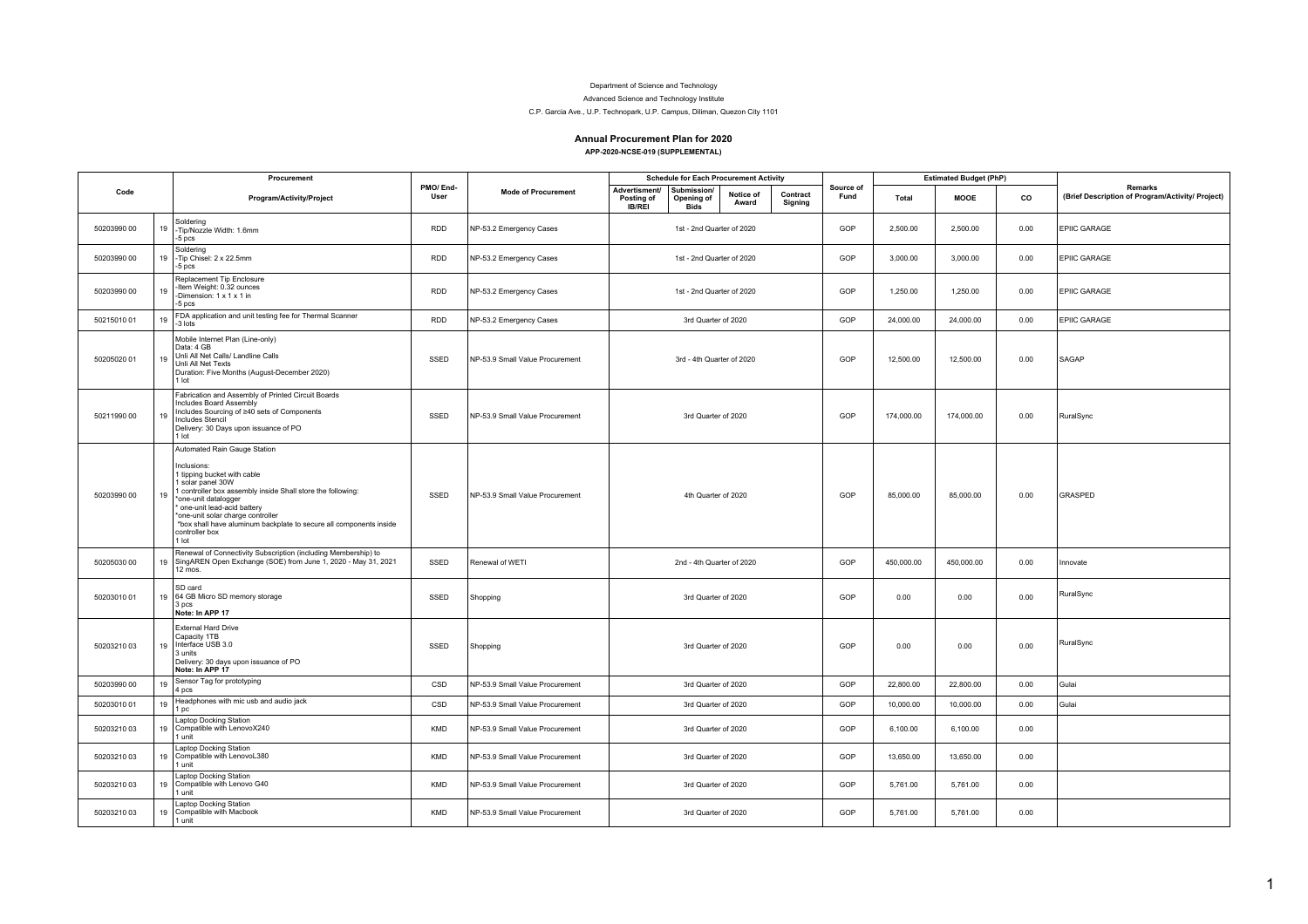| 50207020 02 | 19 | 2D 360 Degree Laser Range Finder - 25M<br>Note1: to be used for development and prototyping<br>Note2: to be integrated with other components<br>1 pc | <b>RDD</b> | NP-53.9 Small Value Procurement | 3rd Quarter of 2020 | GOP | 40,000.00 | 40,000.00 | 0.00 | AUS        |
|-------------|----|------------------------------------------------------------------------------------------------------------------------------------------------------|------------|---------------------------------|---------------------|-----|-----------|-----------|------|------------|
| 50207020 02 | 19 | 2D 360 Degree Laser Range Finder - 18M<br>Note1: to be used for development and prototyping<br>Note2: to be integrated with other components<br>1 pc | <b>RDD</b> | NP-53.9 Small Value Procurement | 3rd Quarter of 2020 | GOP | 30,000.00 | 30,000,00 | 0.00 | AUS        |
| 50207020 02 | 19 | Flight Controller - Advanced<br>Note1: to be used for development and prototyping<br>Note2: to be integrated with other components<br>2 pcs          | <b>RDD</b> | NP-53.9 Small Value Procurement | 3rd Quarter of 2020 | GOP | 35,000.00 | 35,000.00 | 0.00 | AUS        |
| 50203990 00 | 19 | Universal Power Adapter<br>Note1: to be used for development and prototyping<br>Note2: to be integrated with other components<br>4 pcs               | <b>RDD</b> | NP-53.9 Small Value Procurement | 3rd Quarter of 2020 | GOP | 3,200.00  | 3,200.00  | 0.00 | AUS        |
| 50203990 00 | 19 | USB Charger/Adapter<br>Note1: to be used for development and prototyping<br>Note2: to be integrated with other components<br>4 pcs                   | <b>RDD</b> | NP-53.9 Small Value Procurement | 3rd Quarter of 2020 | GOP | 7,000.00  | 7,000.00  | 0.00 | AUS        |
| 50203990 00 | 19 | RFID/NFC Module<br>Note1: to be used for development and prototyping<br>Note2: to be integrated with other components<br>3 pcs                       | <b>RDD</b> | NP-53.9 Small Value Procurement | 3rd Quarter of 2020 | GOP | 1,725.00  | 1,725.00  | 0.00 | AUS        |
| 50203990 00 | 19 | Small Footprint RFID/NFC Module<br>Note 1: to be used for development and prototyping<br>- Note2: to be integrated with other components<br>3 pcs    | RDD        | NP-53.9 Small Value Procurement | 3rd Quarter of 2020 | GOP | 1,350.00  | 1,350.00  | 0.00 | AUS        |
| 50203990 00 | 19 | Touchscreen Display Module - 2.4"<br>- Note1: to be used for development and prototyping<br>Note2: to be integrated with other components<br>2 pcs   | <b>RDD</b> | NP-53.9 Small Value Procurement | 3rd Quarter of 2020 | GOP | 1.300.00  | 1.300.00  | 0.00 | AUS        |
| 50203990 00 | 19 | Touchscreen Display Module - 3.5"<br>Note1: to be used for development and prototyping<br>Note2: to be integrated with other components<br>2 pcs     | <b>RDD</b> | NP-53.9 Small Value Procurement | 3rd Quarter of 2020 | GOP | 1,700.00  | 1,700.00  | 0.00 | AUS        |
| 50203990 00 | 19 | ZigBee Explorer Board<br>Note1: to be used for development and prototyping<br>Note2: to be integrated with other components<br>5 pcs                 | <b>RDD</b> | NP-53.9 Small Value Procurement | 3rd Quarter of 2020 | GOP | 1,700.00  | 1,700.00  | 0.00 | AUS        |
| 50203990 00 | 19 | AC-DC Power Supply - 12V<br>Note1: to be used for development and prototyping<br>Note2: to be integrated with other components<br>bcs                | <b>RDD</b> | NP-53.9 Small Value Procurement | 3rd Quarter of 2020 | GOP | 720.00    | 720.00    | 0.00 | AUS        |
| 50203990 00 | 19 | <b>AC-DC Power Supply - 5V</b><br>Note1: to be used for development and prototyping<br>Note2: to be integrated with other components<br>2 pcs        | <b>RDD</b> | NP-53.9 Small Value Procurement | 3rd Quarter of 2020 | GOP | 660.00    | 660.00    | 0.00 | AUS        |
| 50203990 00 | 19 | Exhaust Fan<br>- Note1: to be used for development and prototyping<br>Note2: to be integrated with other components<br>2 pcs                         | RDD        | NP-53.9 Small Value Procurement | 3rd Quarter of 2020 | GOP | 1,900.00  | 1,900.00  | 0.00 | AUS        |
| 50203990 00 | 19 | Flexible Air Duct<br>Note1: to be used for development and prototyping<br>Note2: to be integrated with other components<br>2 pcs                     | <b>RDD</b> | NP-53.9 Small Value Procurement | 3rd Quarter of 2020 | GOP | 2,400.00  | 2,400.00  | 0.00 | AUS        |
| 50203990 00 | 19 | Enclosure Fan - 80mm<br>Note1: to be used for development and prototyping<br>- Note2: to be integrated with other components<br>5 pcs                | <b>RDD</b> | NP-53.9 Small Value Procurement | 3rd Quarter of 2020 | GOP | 1,000.00  | 1,000.00  | 0.00 | AUS        |
| 50203990 00 | 19 | Dehumidifier<br>- Note1: to be used for development and prototyping<br>Note2: to be integrated with other components<br>pc                           | <b>RDD</b> | NP-53.9 Small Value Procurement | 3rd Quarter of 2020 | GOP | 2.500.00  | 2.500.00  | 0.00 | AUS        |
| 50203990 00 | 19 | Humidifier<br>- Note1: to be used for development and prototyping<br>Note2: to be integrated with other components<br>1 nc.                          | RDD        | NP-53.9 Small Value Procurement | 3rd Quarter of 2020 | GOP | 875.00    | 875.00    | 0.00 | AUS        |
| 50203990 00 | 19 | Pulse Oximeter Sensor Module<br>Note1: to be used for development and prototyping<br>Note2: to be integrated with other components<br>DC             | <b>RDD</b> | NP-53.9 Small Value Procurement | 3rd Quarter of 2020 | GOP | 320.00    | 320.00    | 0.00 | AUS        |
| 50203990 00 | 19 | Filament Dryer<br>- Note1: to be used for development and prototyping<br>Note2: to be integrated with other components<br>2 pcs                      | <b>RDD</b> | NP-53.9 Small Value Procurement | 3rd Quarter of 2020 | GOP | 10,700.00 | 10,700.00 | 0.00 | <b>AUS</b> |
| 50203990 00 | 19 | <b>Extruder Hot End Kit</b><br>Note1: to be used for development and prototyping<br>Note2: to be integrated with other components<br>1 <sub>pc</sub> | <b>RDD</b> | NP-53.9 Small Value Procurement | 3rd Quarter of 2020 | GOP | 1,575.00  | 1,575.00  | 0.00 | AUS        |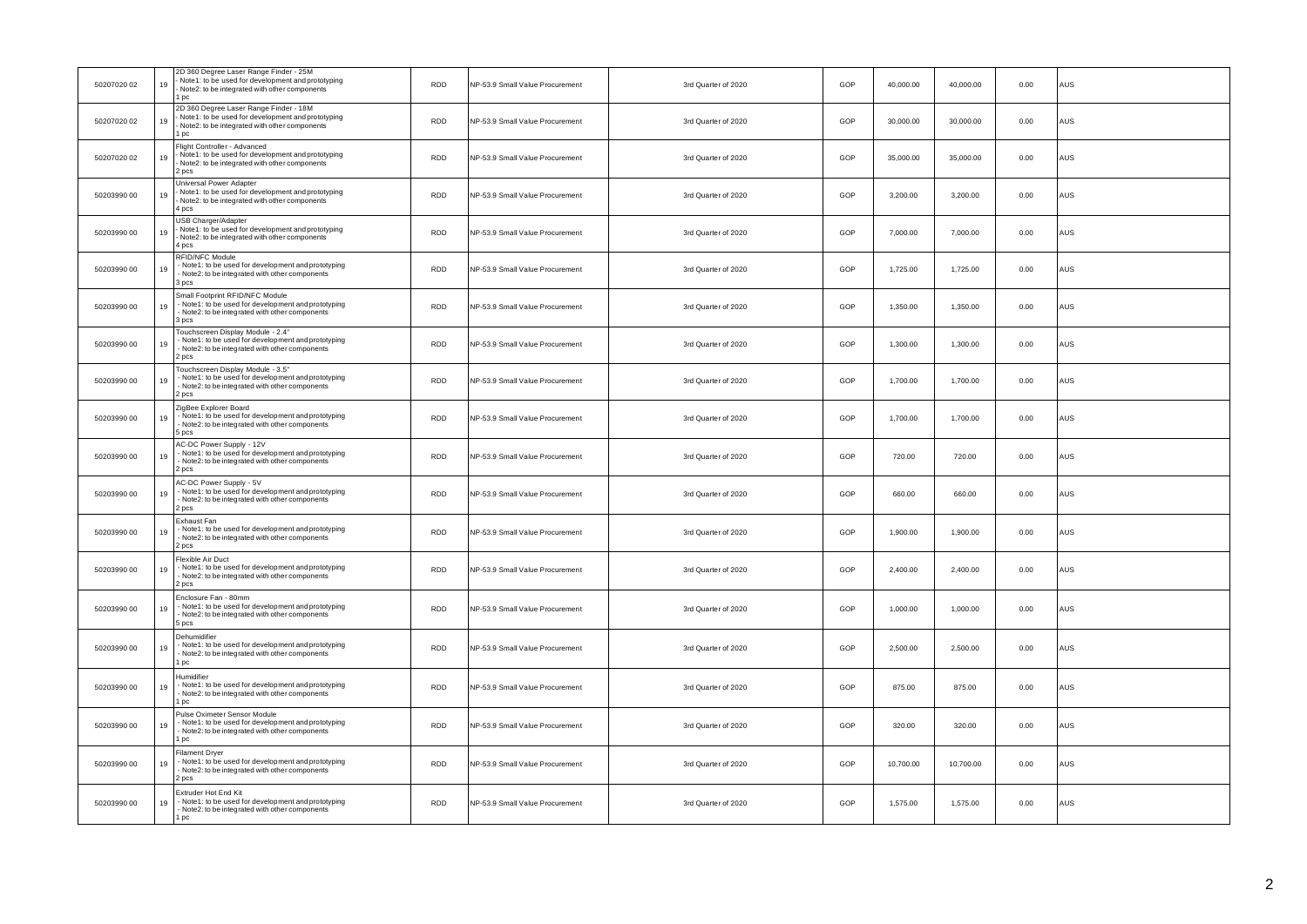| 50203990 00 | 19 | Carbon Brush for Dremel 4000<br>Note1: to be used for development and prototyping<br>Note2: Consummable item<br>sets                                                 | <b>RDD</b> | NP-53.9 Small Value Procurement | 3rd Quarter of 2020 | GOP | 2,200.00 | 2,200.00 | 0.00 | AUS |
|-------------|----|----------------------------------------------------------------------------------------------------------------------------------------------------------------------|------------|---------------------------------|---------------------|-----|----------|----------|------|-----|
| 50203990 00 | 19 | Right Angle Attachment for Dremel 4000<br>Note1: to be used for development and prototyping<br>Note2: to be integrated with other components<br>DC                   | <b>RDD</b> | NP-53.9 Small Value Procurement | 3rd Quarter of 2020 | GOP | 1,290.00 | 1,290.00 | 0.00 | AUS |
| 50203990 00 | 19 | Mini Saw Attachment for Dremel 4000<br>- Note 1: to be used for development and prototyping<br>Note2: to be integrated with other components<br>pc                   | <b>RDD</b> | NP-53.9 Small Value Procurement | 3rd Quarter of 2020 | GOP | 1,600.00 | 1,600.00 | 0.00 | AUS |
| 50203990 00 | 19 | Workstation Attachment for Dremel 4000<br>Note1: to be used for development and prototyping<br>Note2: to be integrated with other components<br>pc                   | <b>RDD</b> | NP-53.9 Small Value Procurement | 3rd Quarter of 2020 | GOP | 6,500.00 | 6,500.00 | 0.00 | AUS |
| 50203990 00 | 19 | Cut Off Wheel for Dremel 4000 - Plastic<br>- Note1: to be used for development and prototyping<br>Note2: consummableitem<br>set                                      | <b>RDD</b> | NP-53.9 Small Value Procurement | 3rd Quarter of 2020 | GOP | 680.00   | 680.00   | 0.00 | AUS |
| 50203990 00 | 19 | Cut Off Wheel for Dremel 4000 - Thin Metal<br>Note1: to be used for development and prototyping<br>Note2: consummableitem<br>set                                     | <b>RDD</b> | NP-53.9 Small Value Procurement | 3rd Quarter of 2020 | GOP | 680.00   | 680.00   | 0.00 | AUS |
| 50203990 00 | 19 | EZ Lock Starter Kit for Dremel 4000<br>Note1: to be used for development and prototyping<br>Note2: consummableitem<br>set                                            | <b>RDD</b> | NP-53.9 Small Value Procurement | 3rd Quarter of 2020 | GOP | 680.00   | 680.00   | 0.00 | AUS |
| 50203990 00 | 19 | Mandrel 402 for Dremel 4000<br>- Note1: to be used for development and prototyping<br>Note2: consummableitem<br>pcs                                                  | <b>RDD</b> | NP-53.9 Small Value Procurement | 3rd Quarter of 2020 | GOP | 440.00   | 440.00   | 0.00 | AUS |
| 50203990 00 | 19 | Chuck for Dremel 4000<br>Note1: to be used for development and prototyping<br>Note2: consummableitem<br>DC                                                           | <b>RDD</b> | NP-53.9 Small Value Procurement | 3rd Quarter of 2020 | GOP | 800.00   | 800.00   | 0.00 | AUS |
| 50203990 00 | 19 | Quick Change Collet Set for Dremel 4000<br>Note1: to be used for development and prototyping<br>Note2: consummableitem<br>set                                        | <b>RDD</b> | NP-53.9 Small Value Procurement | 3rd Quarter of 2020 | GOP | 500.00   | 500.00   | 0.00 | AUS |
| 50203990 00 | 19 | Cut Off Disc for Bosch Cordless Grinder - Metal<br>Note1: to be used for development and prototyping<br>Note2: consummableitem<br>pcs                                | RDD        | NP-53.9 Small Value Procurement | 3rd Quarter of 2020 | GOP | 1,100.00 | 1,100.00 | 0.00 | AUS |
| 50203990 00 | 19 | Cutting Disc for Bosch Cordless Grinder - Wood<br>Note1: to be used for development and prototyping<br>Note2: consummableitem<br>pcs                                 | <b>RDD</b> | NP-53.9 Small Value Procurement | 3rd Quarter of 2020 | GOP | 810.00   | 810.00   | 0.00 | AUS |
| 50203990 00 | 19 | Grinding Disc for Bosch Cordless Grinder<br>Note 1: to be used for development and prototyping<br>Note2: consummableitem<br>4 pcs                                    | <b>RDD</b> | NP-53.9 Small Value Procurement | 3rd Quarter of 2020 | GOP | 240.00   | 240.00   | 0.00 | AUS |
| 50203990 00 | 19 | Rubber Mallet<br>- Note1: to be used for development and prototyping<br><b>DC</b>                                                                                    | <b>RDD</b> | NP-53.9 Small Value Procurement | 3rd Quarter of 2020 | GOP | 250.00   | 250.00   | 0.00 | AUS |
| 50203990 00 | 19 | <b>Ball Hammer</b><br>- Note1: to be used for development and prototyping<br><b>DC</b>                                                                               | <b>RDD</b> | NP-53.9 Small Value Procurement | 3rd Quarter of 2020 | GOP | 500.00   | 500.00   | 0.00 | AUS |
| 50203990 00 | 19 | Universal Detachable Lens Set<br>Note1: to be used for development and prototyping<br>Note2: to be integrated with other components<br>set                           | <b>RDD</b> | NP-53.9 Small Value Procurement | 3rd Quarter of 2020 | GOP | 550.00   | 550.00   | 0.00 | AUS |
| 50203990 00 | 19 | Jnderwater Motor Kit<br>Note1: to be used for development and prototyping<br>Note2: to be integrated with other components<br>sets                                   | <b>RDD</b> | NP-53.9 Small Value Procurement | 3rd Quarter of 2020 | GOP | 5,800.00 | 5,800.00 | 0.00 | AUS |
| 50203990 00 | 19 | Cooling Fan for Raspberry Pi<br>- Note 1: to be used for development and prototyping<br>Note2: to be integrated with other components<br>2 pcs                       | <b>RDD</b> | NP-53.9 Small Value Procurement | 3rd Quarter of 2020 | GOP | 2,800.00 | 2,800.00 | 0.00 | AUS |
| 50203990 00 | 19 | Aluminum Heatsink Case with Dual Fan For Raspberry Pi 3<br>Note1: to be used for development and prototyping<br>Note2: to be integrated with other components<br>pcs | RDD        | NP-53.9 Small Value Procurement | 3rd Quarter of 2020 | GOP | 1,700.00 | 1,700.00 | 0.00 | AUS |
| 50203990 00 | 19 | Aluminum Heatsink Case with Dual Fan For Raspberry Pi 4<br>Note1: to be used for development and prototyping<br>Note2: to be integrated with other components<br>pcs | RDD        | NP-53.9 Small Value Procurement | 3rd Quarter of 2020 | GOP | 1,900.00 | 1,900.00 | 0.00 | AUS |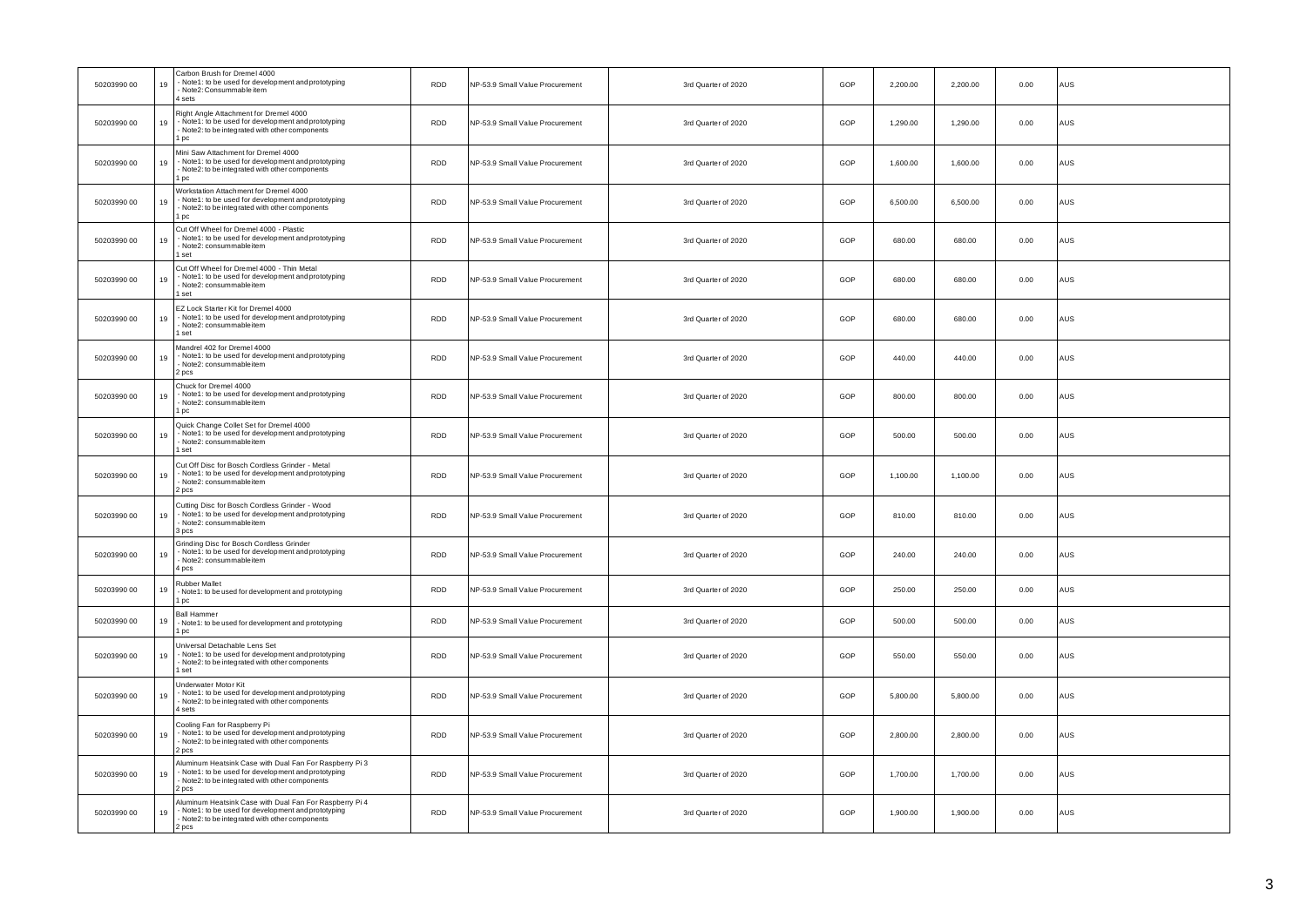| 50203990 00 | 19 | .54 Pitch Connector 1x1P Housing<br>Note1: to be used for development and prototyping<br>Note2: consummableitem<br>packs                                                                                                                       | <b>RDD</b> | NP-53.9 Small Value Procurement | 3rd Quarter of 2020 | GOP | 400.00       | 400.00       | 0.00      | <b>AUS</b> |
|-------------|----|------------------------------------------------------------------------------------------------------------------------------------------------------------------------------------------------------------------------------------------------|------------|---------------------------------|---------------------|-----|--------------|--------------|-----------|------------|
| 50203990 00 | 19 | .54 Pitch Connector 1x2P Housing<br>Note1: to be used for development and prototyping<br>Note2: consummableitem<br>backs                                                                                                                       | RDD        | NP-53.9 Small Value Procurement | 3rd Quarter of 2020 | GOP | 360.00       | 360.00       | 0.00      | AUS        |
| 50203990 00 | 19 | .54 Pitch Connector 1x3P Housing<br>Note1: to be used for development and prototyping<br>- Note2: consummableitem<br>packs                                                                                                                     | <b>RDD</b> | NP-53.9 Small Value Procurement | 3rd Quarter of 2020 | GOP | 340.00       | 340.00       | 0.00      | AUS        |
| 50203990 00 | 19 | .54 Pitch Connector 1x4P Housing<br>Note1: to be used for development and prototyping<br>Note2: consummableitem<br>backs                                                                                                                       | <b>RDD</b> | NP-53.9 Small Value Procurement | 3rd Quarter of 2020 | GOP | 340.00       | 340.00       | 0.00      | AUS        |
| 50203990 00 | 19 | Femperature/Humidity Sensor Module<br>Note1: to be used for development and prototyping<br>Note2: to be integrated with other components<br>3 pcs                                                                                              | <b>RDD</b> | NP-53.9 Small Value Procurement | 3rd Quarter of 2020 | GOP | 6,000.00     | 6,000.00     | 0.00      | AUS        |
| 50203990 00 | 19 | UV Index Sensor Module<br>Note1: to be used for development and prototyping<br>Note2: to be integrated with other components<br>pcs                                                                                                            | <b>RDD</b> | NP-53.9 Small Value Procurement | 3rd Quarter of 2020 | GOP | 1,590.00     | 1,590.00     | 0.00      | AUS        |
| 50203990 00 | 19 | <b>GPS Module</b><br>Note1: to be used for development and prototyping<br>Note2: to be integrated with other components<br>pcs                                                                                                                 | <b>RDD</b> | NP-53.9 Small Value Procurement | 3rd Quarter of 2020 | GOP | 5,540.00     | 5,540.00     | 0.00      | AUS        |
| 50203990 00 | 19 | Development Board - 32-bit<br>- Note1: to be used for development and prototyping<br>Note2: to be integrated with other components<br>pcs                                                                                                      | <b>RDD</b> | NP-53.9 Small Value Procurement | 3rd Quarter of 2020 | GOP | 5,600.00     | 5,600.00     | 0.00      | AUS        |
| 50203990 00 | 19 | Loudness Sensor Module<br>Note1: to be used for development and prototyping<br>Note2: to be integrated with other components<br>bcs                                                                                                            | <b>RDD</b> | NP-53.9 Small Value Procurement | 3rd Quarter of 2020 | GOP | 900.00       | 900.00       | 0.00      | AUS        |
| 50203990 00 | 19 | High Dynamic Range Light Sensor Module<br>Note1: to be used for development and prototyping<br>Note2: to be integrated with other components<br>3 pcs                                                                                          | <b>RDD</b> | NP-53.9 Small Value Procurement | 3rd Quarter of 2020 | GOP | 2,700.00     | 2,700.00     | 0.00      | AUS        |
| 50213080 01 | 19 | Repainting of ASTI Building<br>- Exterior only<br>lot                                                                                                                                                                                          | FAD        | NP-53.9 Small Value Procurement | 4th Quarter of 2020 | GOP | 990,000.00   | 990,000.00   | 0.00      |            |
| 50213080 00 | 19 | Waterproofing of ASTI's Roof Deck<br>$1$ lot                                                                                                                                                                                                   | FAD        | Competitive Bidding             | 4th Quarter of 2020 | GOP | 4,300,000.00 | 4,300,000.00 | 0.00      |            |
| 50213080 00 |    | Replacement and Installation of Water Pump and Elevation of Water<br>19 Tanks<br>1 lot                                                                                                                                                         | FAD        | NP-53.9 Small Value Procurement | 4th Quarter of 2020 | GOP | 750,000.00   | 750,000.00   | 0.00      |            |
| 50604050 02 | 19 | Tablet<br>Processor: Octa-Core 1.8 GHz, 1.6 GHz RAM: 3GB<br>ROM: 32GB<br>Display: 10.1"<br>Camera: 8.0 MP Rear, 5MP Front<br>1 Unit                                                                                                            | FAD        | NP-53.9 Small Value Procurement | 3rd Quarter of 2020 | GOP | 17,500.00    | 0.00         | 17,500.00 |            |
| 5021305003  | 19 | Delivery and Installation of One (1) unit AVR to ASTI Generator Set<br>1 lot                                                                                                                                                                   | FAD        | NP-53.9 Small Value Procurement | 3rd Quarter of 2020 | GOP | 50,600.00    | 50,600.00    | 0.00      |            |
| 50203010 02 | 19 | Bleaching solution Chlorine based<br>12 gal                                                                                                                                                                                                    | FAD        | NP-53.9 Small Value Procurement | 3rd Quarter of 2020 | GOP | 3,300.00     | 3,300.00     | 0.00      |            |
| 5020301002  | 19 | Antibacterial Disinfecting foot bath stomp sanitation Mat<br>- foot bath sanitizing mat with Tray<br>15 pcs                                                                                                                                    | FAD        | NP-53.9 Small Value Procurement | 3rd Quarter of 2020 | GOP | 1.000.00     | 1.000.00     | 0.00      |            |
| 50203010 02 | 19 | Toilet Tissue Paper 2-ply sheets<br>70 packs                                                                                                                                                                                                   | FAD        | NP-53.5 Agency-to-Agency        | 3rd Quarter of 2020 | GOP | 6,118.00     | 6,118.00     | 0.00      |            |
| 50203010 02 | 19 | Alcohol<br>-Ethyl, 68%-72%FADs<br>35 gal                                                                                                                                                                                                       | FAD        | NP-53.5 Agency-to-Agency        | 3rd Quarter of 2020 | GOP | 16,016.00    | 16,016.00    | 0.00      |            |
| 50203010 02 |    | Disinfectant Spray<br>19 -aerosol type<br>50 cans                                                                                                                                                                                              | FAD        | NP-53.5 Agency-to-Agency        | 3rd Quarter of 2020 | GOP | 6,448.00     | 6,448.00     | 0.00      |            |
| 50213050-02 | 19 | Supply and installation of new compressor and reprocessing of AC<br>ystem and recharging of refrigerant gas of one (1) unit of 4.0 HP<br>Panasonic brand split type wall-mounted room air conditioner with Model<br>no. CS/CU-PC36JKQ<br>I lot | FAD        | NP-53.9 Small Value Procurement | 3rd Quarter of 2020 | GOP | 30,500.00    | 30,500.00    | 0.00      |            |
| 50213050-02 | 19 | Supply and installation of new capacitor and repair of leak and<br>recharging or refrigerant gas of one (1) unit of LG brand split type wall-<br>mounted room air<br>Conditioner<br>lot                                                        | FAD        | NP-53.9 Small Value Procurement | 3rd Quarter of 2020 | GOP | 8,000.00     | 8,000.00     | 0.00      |            |